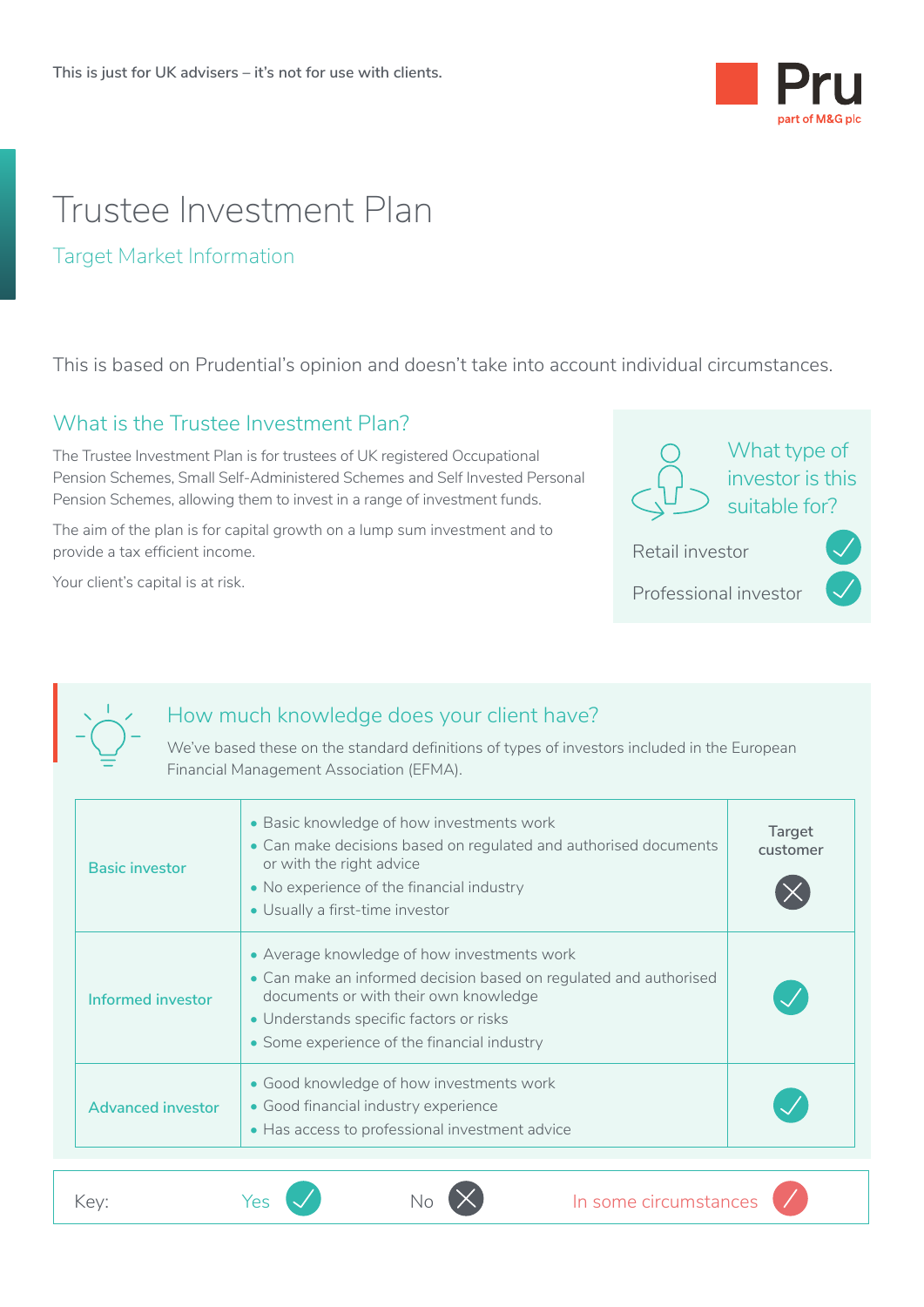# What's your client's capacity to lose capital?

| How much capital<br>loss can they take? | <b>Definition</b>                                                                                                 | <b>Target</b><br>customer  | Comments                                                                                                                                            |
|-----------------------------------------|-------------------------------------------------------------------------------------------------------------------|----------------------------|-----------------------------------------------------------------------------------------------------------------------------------------------------|
| <b>Unlimited</b>                        | Clients can afford to<br>lose all capital.                                                                        | $\bigvee$                  | You can offer this product to a client who is able to lose<br>all capital.                                                                          |
| Limited                                 | Clients are looking to<br>keep their capital or<br>can afford to lose a<br>certain amount, set by<br>the product. | $\boldsymbol{\mathcal{J}}$ | You can offer this product to a client who is able to<br>accept a limited fall in capital.                                                          |
| None                                    | Clients can't accept<br>any capital loss.                                                                         |                            | You shouldn't offer this product to a client that can't lose<br>capital. New capital and income guarantees on PruFund<br>are currently unavailable. |
|                                         |                                                                                                                   |                            |                                                                                                                                                     |

## What's your client's risk appetite?

This is Prudential's view of investment risk, and may differ from others.

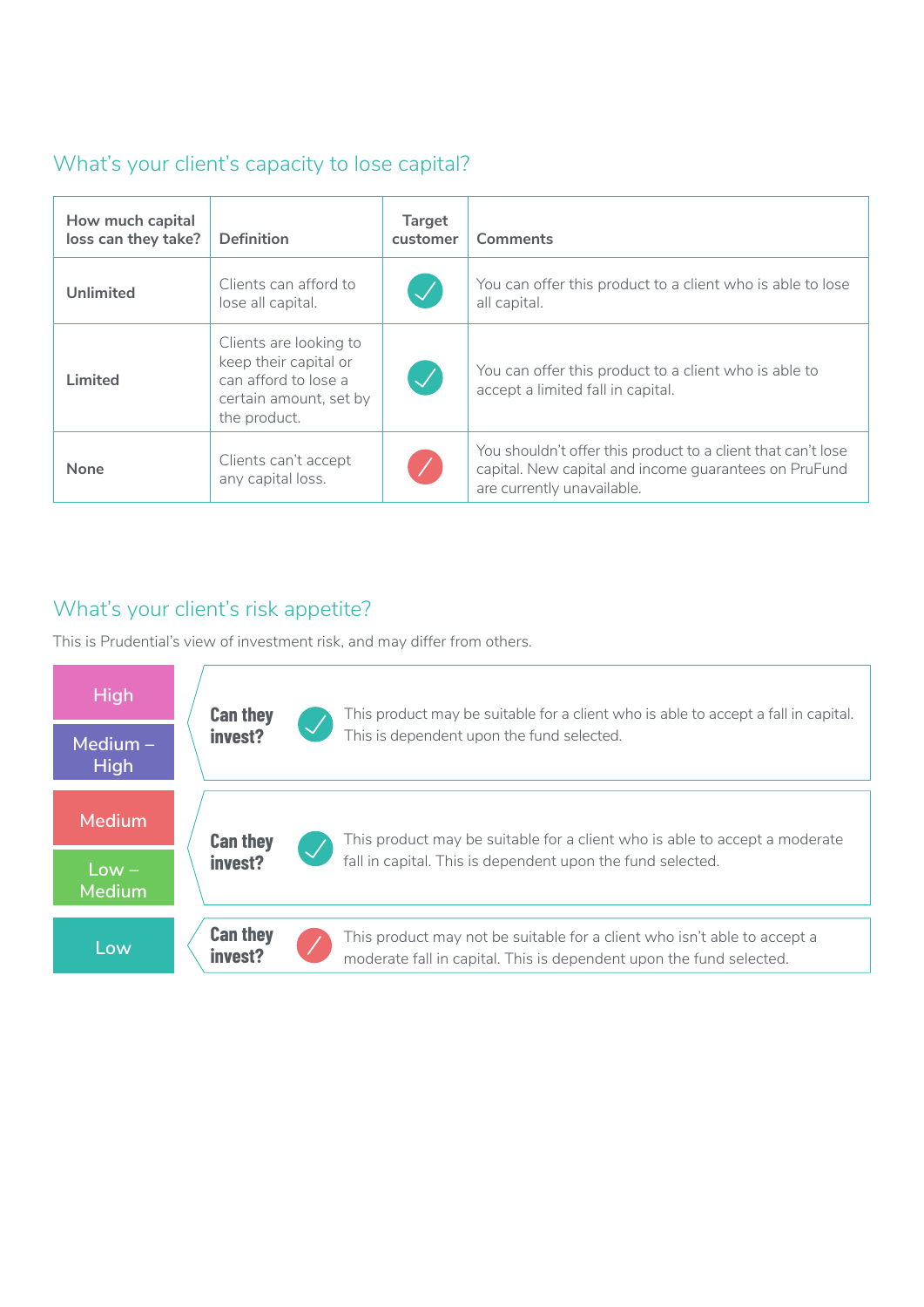# How does this product meet your client's objectives and needs?

| Preservation of capital | New capital and income quarantees on PruFund are currently unavailable.                                                                                                                                                                                                                                                                                                            |
|-------------------------|------------------------------------------------------------------------------------------------------------------------------------------------------------------------------------------------------------------------------------------------------------------------------------------------------------------------------------------------------------------------------------|
| Growth                  | The Trustee Investment Plan offers the opportunity of capital growth.                                                                                                                                                                                                                                                                                                              |
| Income                  | Trustees can take regular and one off withdrawals from the plan. Regular<br>withdrawals up to 7.5% of the original investment each year can start from<br>the first anniversary of the plan, or where no investments in the With-Profits<br>Fund exist. Withdrawals up to 100% of the original investment each year can<br>be made from the first monthly anniversary of the plan. |
| <b>Time Horizon</b>     | The recommended holding period is a minimum of 5 years.                                                                                                                                                                                                                                                                                                                            |
| Maturity date           | This product has no fixed maturity date.                                                                                                                                                                                                                                                                                                                                           |

# How do your clients invest in this product?

| <b>Execution Only</b> | $(\times)$ | This product shouldn't be sold on an Execution Only basis. |
|-----------------------|------------|------------------------------------------------------------|
| Non-Advised           | $(\times$  | This product shouldn't be sold on a Non-Advised basis.     |
| Advised               |            | This product is available on an Advised basis.             |
|                       |            |                                                            |



For more information, please contact your Prudential Account Manager.